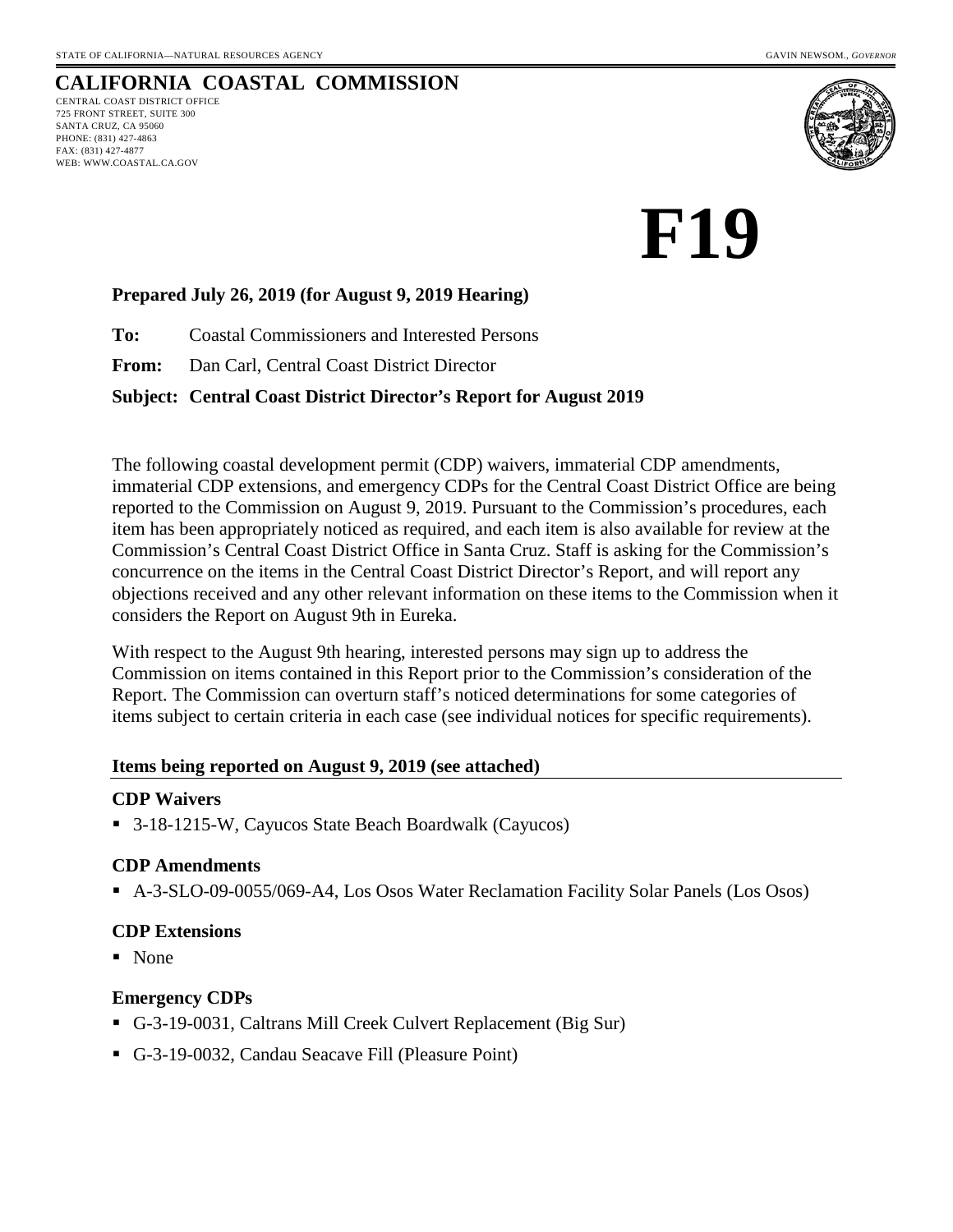#### **CALIFORNIA COASTAL COMMISSION** CENTRAL COAST DISTRICT OFFICE 725 FRONT STREET, SUITE 300 SANTA CRUZ, CA 95060 PHONE: (831) 427-4863 FAX: (831) 427-4877 WEB: WWW.COASTAL.CA.GOV



# **NOTICE OF PROPOSED PERMIT WAIVER**

| Date: | July 26, 2019 |
|-------|---------------|
|-------|---------------|

**To:** All Interested Parties

- **From:** Susan Craig, Central Coast District Manager Brian O'Neill, Coastal Planner
- **Subject: Coastal Development Permit (CDP) Waiver 3-18-1215-W** Applicant: San Luis Obispo County Public Works Department

#### **Proposed Development**

Proposed replacement and extension of public access boardwalk, construction of two new public beach stairways, and construction of ADA-accessible beach ramp at Cayucos State Beach seaward of the Cayucos Veterans Hall at 10 Cayucos Drive in San Luis Obispo County (APNs 064-091-001, 064-404- 001).

#### **Executive Director's Waiver Determination**

Pursuant to Title 14, Section 13238 of the California Code of Regulations, and based on project plans and information submitted by the Applicant regarding the proposed development, the Executive Director of the California Coastal Commission hereby waives the requirement for a CDP for the following reasons:

The proposed boardwalk and accessways are located within the Commission's retained jurisdiction and are part of a larger project that includes the complete replacement of the Cayucos Veteran's Hall. The County approved the portion of the project within its jurisdiction on October 5, 2018. The purpose of this portion of the project is to provide a public access boardwalk to connect the Cayucos State Beach parking lot to the Cayucos Pier. The project also includes the construction of two new beach stairways and an ADA-accessible beach ramp. The main boardwalk is proposed at an elevation above the 100-year flood plain and the proposed accessways are designed to withstand other potential future hazards. The Applicant has also acknowledged that no future shoreline armoring to protect the project will be allowed. The project includes Best Management Practices to protect water quality during construction including erosion and sediment controls, spill prevention measures, and good housekeeping practices. Construction will take place outside of peak summer months and will be designed to limit impacts to parking and access. In sum, the proposed project will not adversely impact coastal resources and thus is consistent with the Coastal Act.

#### **Coastal Commission Review Procedure**

This waiver is not valid until the waiver has been reported to the Coastal Commission. This waiver is proposed to be reported to the Commission on August 9, 2019 in Eureka. If three or more Commissioners object to this waiver at that time, then the application shall be processed as a regular CDP application.

#### **If you have any questions about the proposal or wish to register an objection, please contact Brian O'Neill in the Central Coast District office.**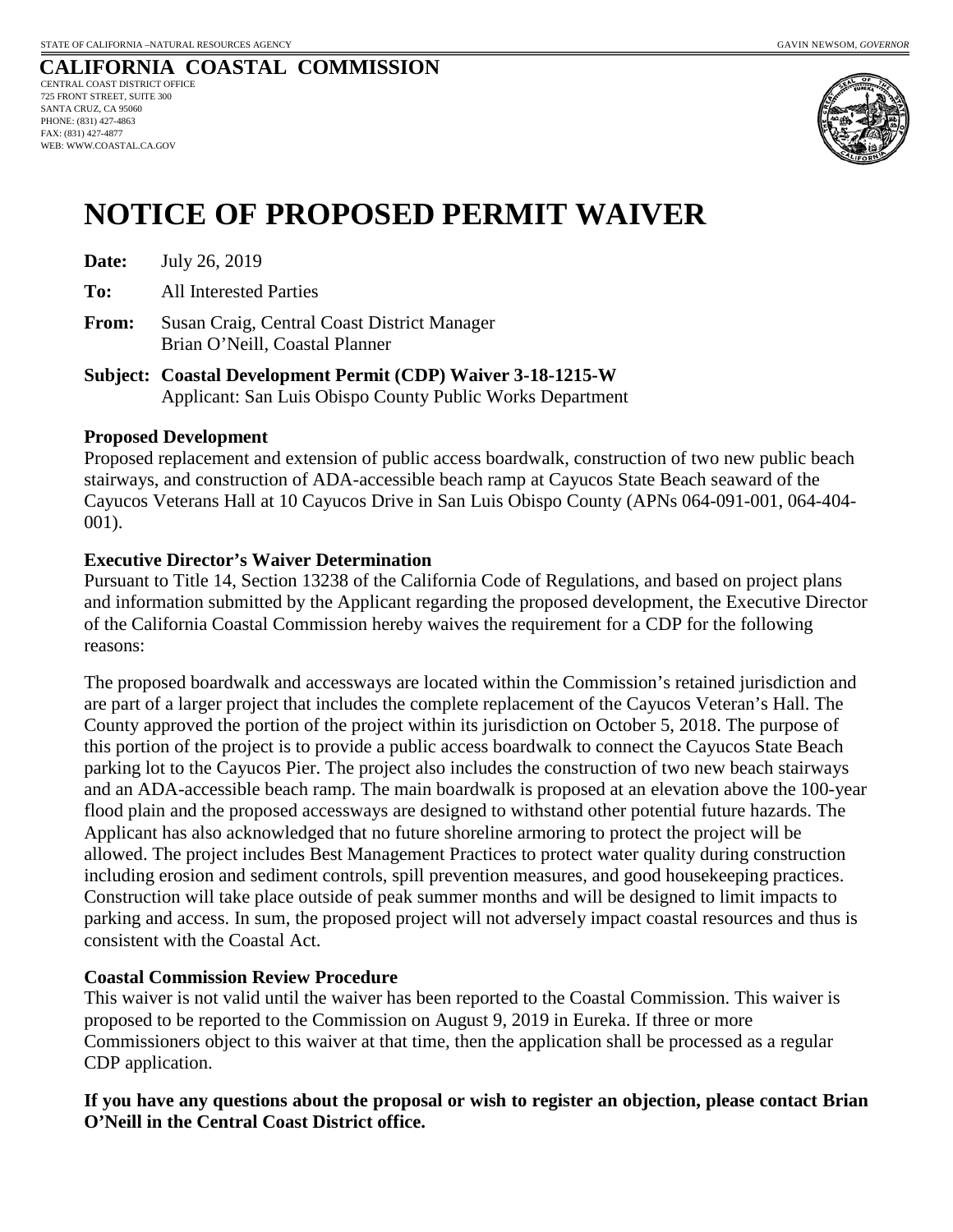#### **CALIFORNIA COASTAL COMMISSION** CENTRAL COAST DISTRICT OFFICE 725 FRONT STREET, SUITE 300 SANTA CRUZ, CA 95060 PHONE: (831) 427-4863 FAX: (831) 427-4877 WEB: WWW.COASTAL.CA.GOV



# **NOTICE OF PROPOSED PERMIT AMENDMENT**

| Date: | July 26, 2019 |
|-------|---------------|
|-------|---------------|

**To:** All Interested Parties

- **From:** Susan Craig, Central Coast District Manager Brian O'Neill, Coastal Planner
- **Subject: Proposed Amendment to Coastal Development Permit (CDP) A-3-SLO-09-0055/069** Applicant: San Luis Obispo County Public Works Department

#### **Original CDP Approval**

CDP A-3-SLO-09-0055/069 was approved by the Coastal Commission on June 11, 2010 and provided for the construction and operation of a community sewer system, including a treatment plant, collection/disposal/reuse facilities, and all associated infrastructure, in the unincorporated community of Los Osos in San Luis Obispo County.

#### **Proposed CDP Amendment**

CDP A-3-SLO-09-0055/069 would be amended to allow for the installation of floating solar arrays atop an existing concrete-lined effluent water treatment pond at the Los Osos Water Recycling Facility (LOWRF) located at 2270 Los Osos Valley Road. The Commission's reference number for this proposed amendment is **A-3-SLO-09-0055/069-A4.**

#### **Executive Director's Immateriality Determination**

Pursuant to Title 14, Section 13166(b) of the California Code of Regulations, the Executive Director of the California Coastal Commission has determined that the proposed CDP amendment is immaterial for the following reasons:

The proposed project will provide renewable energy to serve the LOWRF's electricity needs and will also serve to increase water quality within an existing effluent treatment pond. The solar arrays will lower water temperature and inhibit algae growth, which in turn will reduce concentrations of trihalomethane, a carcinogenic pollutant byproduct of the chemical reaction between organic matter (i.e. algae) and the chlorine used in the treatment of wastewater. The project will include construction of a shoreline-mounted platform, aluminum rails that will anchored to the bottom of the pond, floating solar panels, and all associated electrical connections. All construction will take place within the developed portions of the LOWRF site and no ground disturbance is proposed. In sum, the proposed amendment will provide renewable energy, improve water quality, and is consistent with the Commission's original coastal development permit approval, as well as consistent with the Coastal Act and the certified San Luis Obispo County Local Coastal Program.

#### **Coastal Commission Review Procedure**

The CDP will be amended as proposed if no written objections are received in the Central Coast District office within ten working days of the date of this notice. If such an objection is received, the objection and the Executive Director's response to it will be reported to the Commission on August 9, 2019 in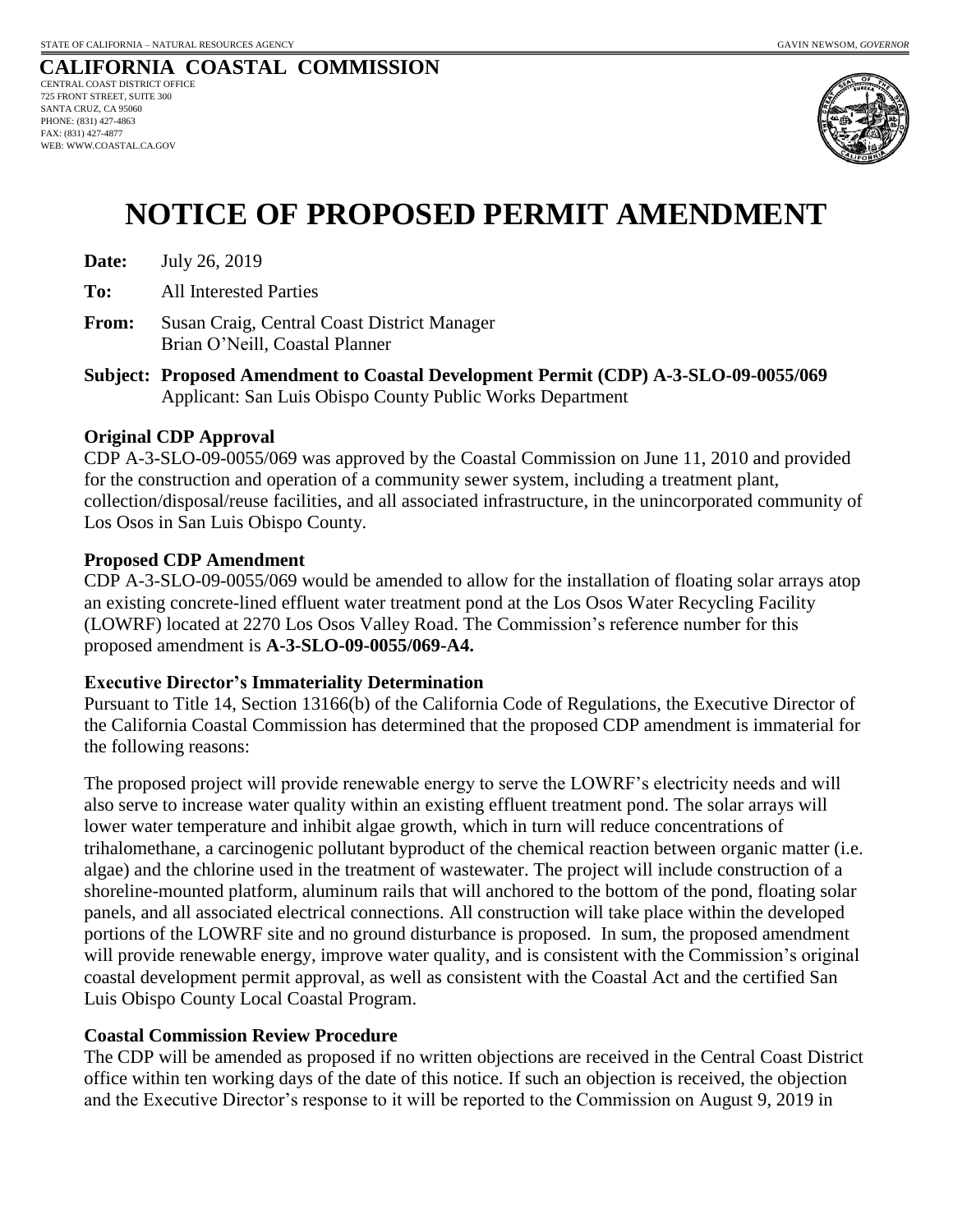## **NOTICE OF PROPOSED PERMIT AMENDMENT**

CDP A-3-SLO-09-0055/069 (Los Osos Wastewater Treatment Plant) Proposed Amendment A-3-SLO-09-0055/069-A4 Page 2

Eureka. If three or more Commissioners object to the Executive Director's determination of immateriality at that time, then the application shall be processed as a material CDP amendment.

**If you have any questions about the proposal or wish to register an objection, please contact Brian O'Neill in the Central Coast District office.**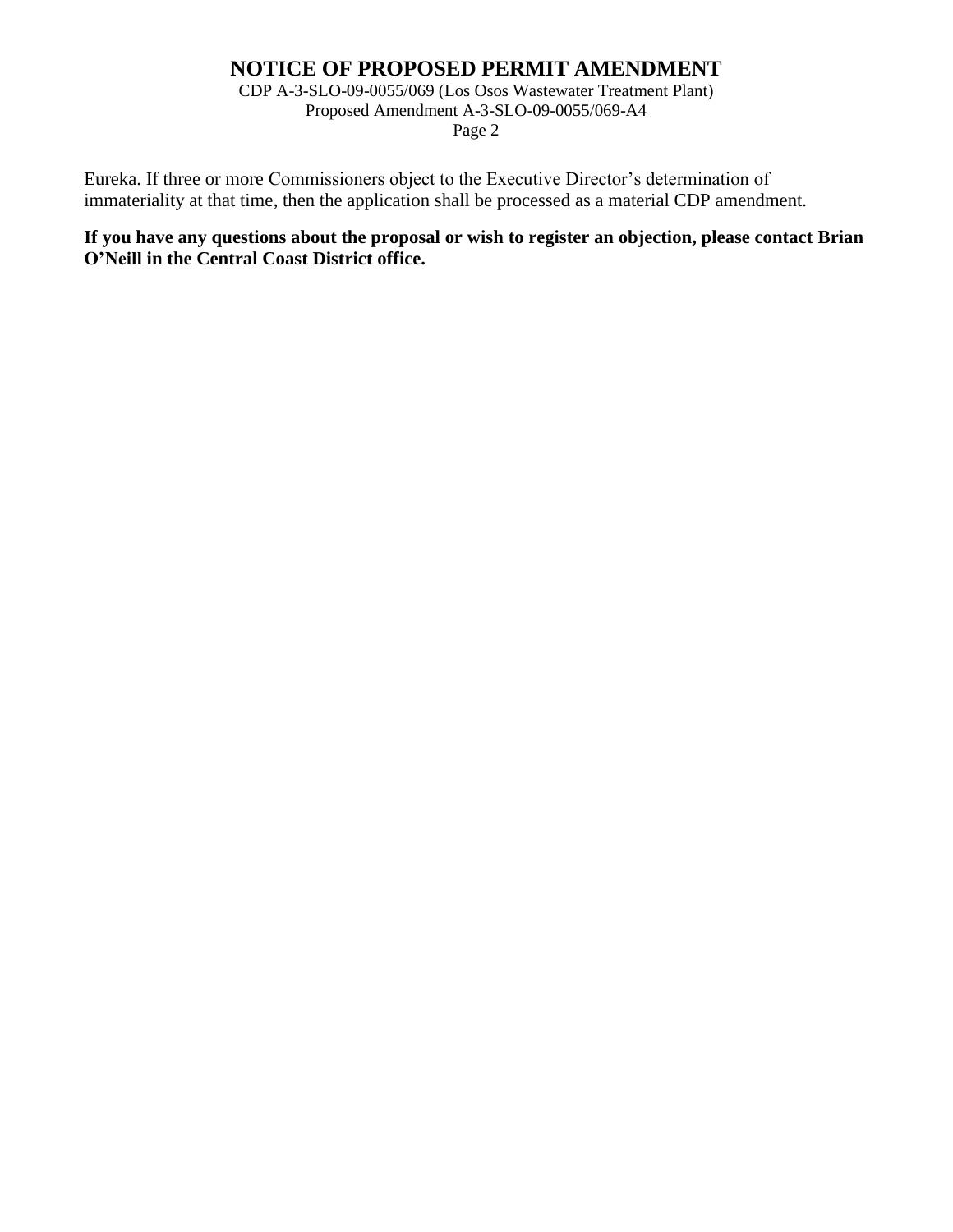

## California Coastal Commission EMERGENCY COASTAL DEVELOPMENT PERMIT Emergency CDP G-3-19-0031 (Caltrans Mill Creek Culvert Repair) Issue Date: July 2, 2019

Page 1 of 4

This emergency coastal development permit (ECDP) authorizes emergency development consisting of replacement in-kind of a failed 24-inch corrugated metal pipe (CMP) culvert and down drain located in Monterey County near Mill Creek on State Route 1 at postmile 18.3. The project includes saw-cutting the roadway along the existing culvert, removing the roadway pavement, replacing the culvert pipe inkind, and backfilling and repaving the removed roadway. Construction will occur first in the southbound lane followed by the northbound lane, with one-way traffic control. The inlet to the new pipe will be grouted, and the down drain will be replaced. During part of the construction a temporary sandbag dam and visqueen dam will be used to prevent water from entering the inlet at the head wall. Any water that continues to flow into the inlet area during construction will be pumped into a ditch line to the north by a pumping system, which will be screened as needed. The estimated duration of the dewatering activities is three days. The estimated duration of the project is approximately two weeks.

The proposed emergency construction is necessary to maintain the public's safety while traveling State Route 1 through the Big Sur region of Monterey County. Erosion above the culvert has created a sinkhole located less than one foot from the edge of the roadway pavement on the southbound shoulder where the culvert meets the down drain. The down drain has also shifted away from the adjoining culvert. Replacement of the culvert and down drain is necessary in order to properly convey water to the base of the downslope, thereby preventing further erosion and failure of the roadway. The proposed emergency construction is necessary to continue to ensure public safety and to prevent further damage to coastal resources. Therefore, the Executive Director of the California Coastal Commission hereby finds that:

- (a) An emergency exists that requires action more quickly than permitted by the procedures for administrative or ordinary CDPs, and that the development can and will be completed within 30 days unless otherwise specified by the terms of this ECDP; and
- (b) Public comment on the proposed emergency development has been reviewed if time allows.<br>The emergency development is hereby approved, subject to the conditions listed on the attached pages.

Susan Craig, Central Coast District Manager, for John Ains worth, Executive Director

Enclosure: Emergency Coastal Development Permit Acceptance Form Copies via email: Joe Sidor (Monterey County RMA), Karen Grimmer (Monterey Bay National Marine Sanctuary), Tim Short (U.S. Forest Service), Daniel B. Breen (U.S. Army Corps of Engineers), Kim Sanders (Central Coast Regional Water Quality Control Board)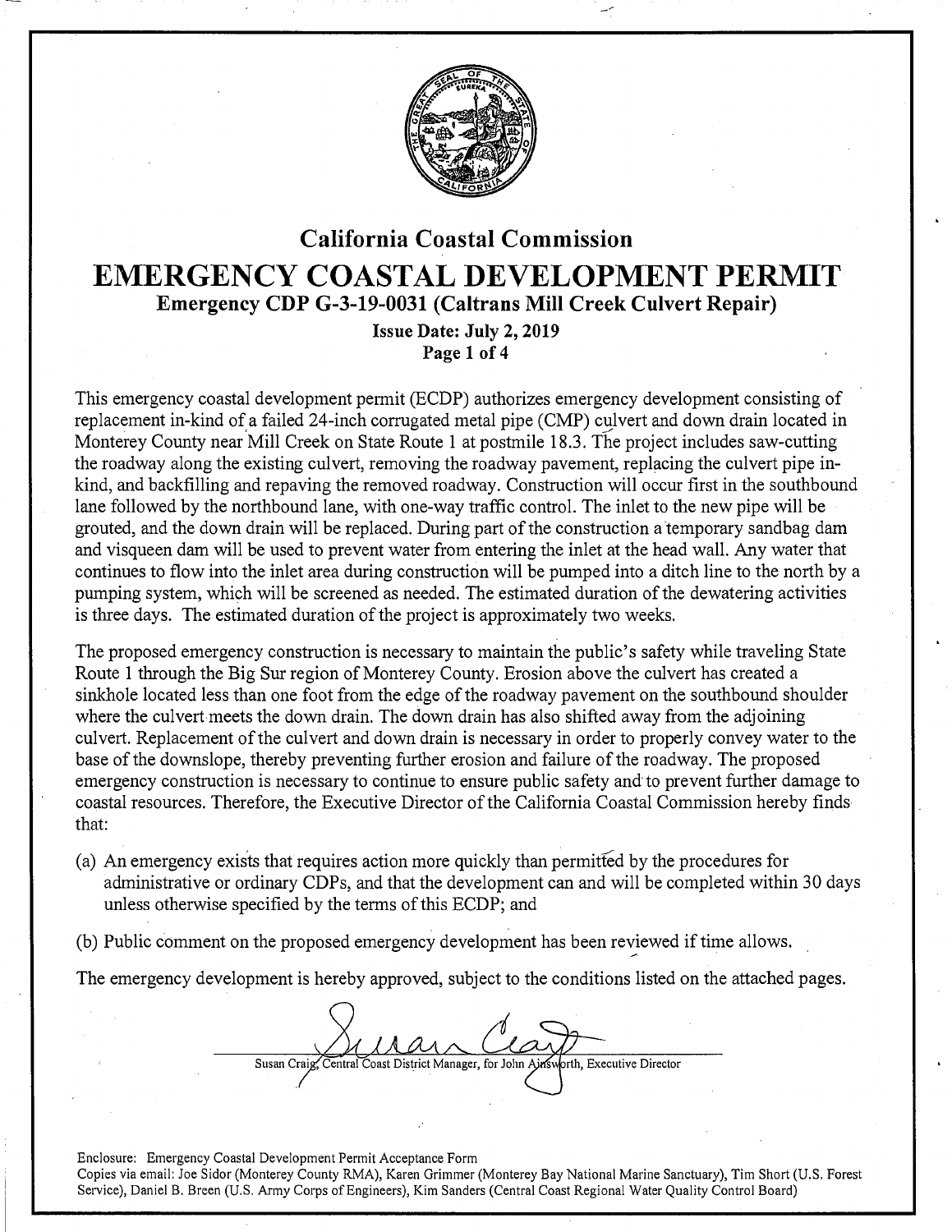#### **Emergency CDP G-3-19-0031 (Caltrans Mill Creek Culvert Repair) Issue Date: July 2, 2019 Page 2 of4**

## **Conditions of Approval**

- 1. The enclosed ECDP acceptance form must be signed by the Permittee and returned to the California Coastal Commission's Central Coast District Office within 15 days of the date of this permit (i.e., by July 17, 2019). This ECDP is not valid unless and until the acceptance form has been received in the Central Coast District Office.
- 2. Only that emergency development specifically described in this ECDP is authorized. The Permittee shall undertake development in conformance with the terms and conditions of this emergency CDP. Any proposed project changes shall require a separate ECDP or, if the Executive Director determines that a separate ECDP is not legally required for such project changes, such changes may be allowed by the Executive Director if such adjustments: (1) are deemed reasonable and necessary; and (2) do not adversely impact coastal resources.
- 3. The emergency development authorized by this ECDP must be completed within four months of the date of this permit (i.e., by November 2, 2019) unless extended for good cause by the Executive Director.
- 4. The emergency development authorized by this ECDP is only temporary and is designed to abate the identified emergency, and shall be removed if it is not authorized by a regular CDP. Within 90 days of completion of the emergency work, the Permittee shall submit a complete application for a regular· . CDP to have the emergency development be considered permanent or for a different project designed to repair the site. (The CDP application may be found at: http://www.coastal.ca.gov/cdp/cdp-fonns.html). The application shall include site plans and cross sections clearly identifying all development completed under this emergency authorization (comparing any previously permitted condition to both the emergency condition and to the postwork condition), and a narrative description of all emergency development activities undertaken pursuant to this emergency authorization. Photos showing the project site before the emergency (if available), during emergency project construction activities, and after the work authorized by this ECDP is complete shall be provided with the site plans and cross sections. The application shall also include documentation that the project has been presented to and approved by the Monterey County Land Use Advisory Committee. The deadline in this condition may be extended for good cause by the Executive Director.
- 5. In exercising this ECDP, the Permittee agrees to hold the California Coastal Commission harmless from any liabilities for damage to public or private properties or for personal injury that may result from the project.
- 6. This ECDP does not obviate the need to obtain necessary authorizations and/or permits from other agencies (e.g., U.S. Army Corps of Engineers, Central Coast Regional Water Quality Control Board, etc.). The Permittee shall submit to the Executive Director copies of all such authorizations and/or permits upon their issuance.
- 7. All emergency development shall be limited in scale and scope to that specifically identified in the California Department of Transportation (Caltrans) Emergency Notification Form dated June 13, 2019 and dated received in the Coastal Commission's Central Coast District Office on June 13,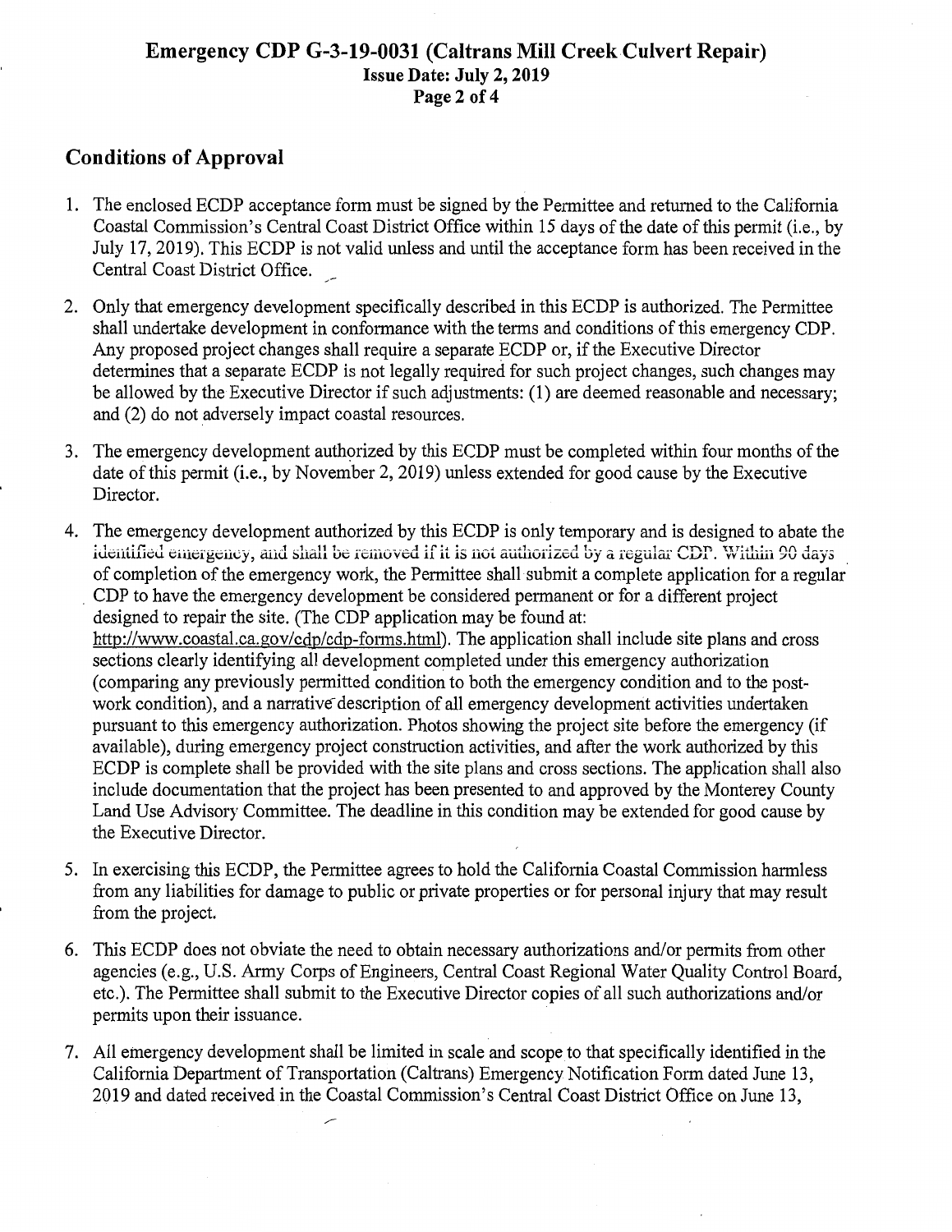#### **Emergency CDP G-3-19-0031 (Caltrans Mill Creek Culvert Repair) Issue Date: July 2, 2019 Page 3 of 4**

2019, and in communication with Caltrans Associate Environmental Planner Allison Donatello on June 13,2019.

8. All emergency construction activities shall limit impacts to coastal resources to the maximum extent feasible including by, at a minimum, adhering to the following construction requirements (which may be adjusted by the Executive Director if such adjustments: (1) are deemed necessary due to extenuating circumstances; and (2) will not adversely impact coastal resources):

- a. All work shall take place during daylight hours.
- b. All construction areas shall be minimized and demarked by temporary fencing designed to allow through public access and to protect public safety to the maximum extent feasible. Construction (including but not limited to construction activities, and materials and/or equipment storage) is prohibited outside of the defined construction, staging, and storage areas.
- c. The construction site shall maintain good construction site housekeeping controls and procedures (e.g., clean up all leaks, drips, and other spills immediately; keep equipment covered and out of the rain (including covering exposed piles of soil and wastes); dispose of all wastes properly, place trash receptacles on site for that purpose, cover open trash receptacles during wet weather; etc.).
- d. All construction activities that result in discharge of materials, polluted runoff, or wastes to the beach or the adjacent marine environment are prohibited. Any erosion and sediment controls used shall be in place prior to the commencement of construction as well as at the end of each work day.
- e. All contractors shall ensure that work crews are carefully briefed on the importance of observing the construction precautions given the sensitive work environment. Construction contracts shall contain appropriate penalty provisions sufficient to offset the cost of retrieval/cleanup of foreign materials not properly contained and/or remediation to ensure compliance with this ECDP otherwise.
- f. The Permittee shall notify planning staff of the Coastal Commission's Central Coast District Office immediately upon completion of construction activities.
- 9. Copies of this ECDP shall be maintained in a conspicuous location at the construction job site at all times, and such copies shall be available for public review on request. All persons involved with the construction shall be briefed on the content and meaning of this ECDP, and the public review requirements applicable to it, prior to commencement of construction.
- 10. A construction coordinator shall be designated to be contacted during construction should questions arise regarding the construction (in case of both regular inquiries and emergencies), and his/her contact information (i.e., address, email, telephone numbers, etc.) including, at a minimum, a telephone number and emailaddress that will be made available 24 hours a day for the duration of construction, shall be conspicuously posted at the job site where such contact information is readily visible from public viewing areas, along with indication that the construction coordinator should be contacted in the case of questions regarding the construction (in case of both regular inquiries and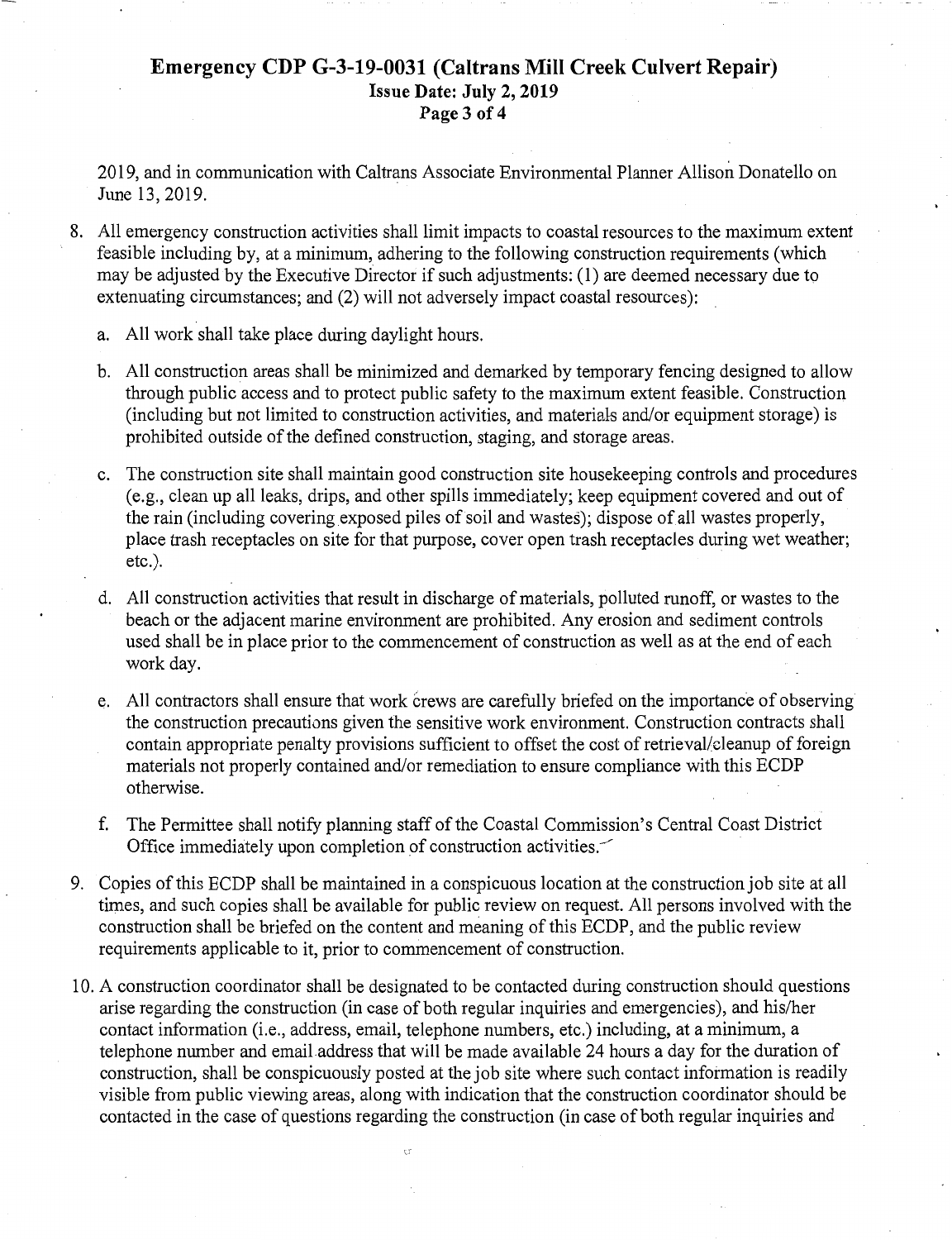

## California Coastal Commission **EMERGENCY COASTAL DEVELOPMENT PERMIT**  Emergency CDP G-3-19-0032 (Candau Seacave Fill, Santa Cruz County)

Issue Date: July 17, 2019 Page 1 of 5

This emergency coastal development permit (ECDP) authorizes emergency development consisting of the filling of a large cave that has formed in the bluff underneath the Permittee's property at 3006 Pleasure Point Drive in Santa Cruz County. The cave will be filled with approximately 40 cubic yards of concrete. The concrete will be pumped from the driveway and along the side yard of the residence to the cave in the bluff adjacent to the seacave fill and seawall constructed under ECDP G-3-16-0017<sup>1</sup> in 2016. The work will be timed to take place during low tides and periods with minimal ocean wave run-up conditions. The work is expected to take approximately 21 days.

Based on the materials presented by the Permittee, the 2018-2019 winter storms and wave run-up resulted in perforation of the existing riprap and guhite located seaward of the Permittee's property, which ultimately eroded the earthen materials of the bluff and led to the formation of a very large underground cave that is approximately 18.5 feet deep and 20 feet wide on the Permittee's property (APN 032-242-18). The Permittee's geotechnical consultants anticipate that the existing cave may double in depth and triple in width during the upcoming winter season if no action is taken, and recognize the possibility that the ceiling of the cave, which is directly below the Permittee's house, could collapse at any moment. The proposed emergency development is therefore necessary to prevent or mitigate loss or damage to private property that would result if the ceiling of the cave were to collapse. Therefore, the Executive Director of the California Coastal Commission hereby finds that:

(a) An emergency exists that requires action more quickly than permitted by the procedures for administrative or ordinary coastal development permits (CDPs), and that the development can and will be completed within 30 days unless otherwise specified by the terms of this ECDP; and

b) Public comment on the proposed emergency development has been reviewed if time allows.

The emergency development is hereby approved, subject to the conditions listed on the attached pages.

18

Susan Craig, Central Coastal District Manager, for John Ainsworth, Executive Director

<sup>1</sup> The Permittee has submitted an application for the required follow-up CDP (CDP Application 3-18-0720), which remains unfiled.

Enclosure: Emergency Coastal Development Permit Acceptance Form

cc (via email): Nick Lavoie (SLC), Sophie De Beukelaear (MBNMS), (Jessica deGrassi (Santa Cruz County)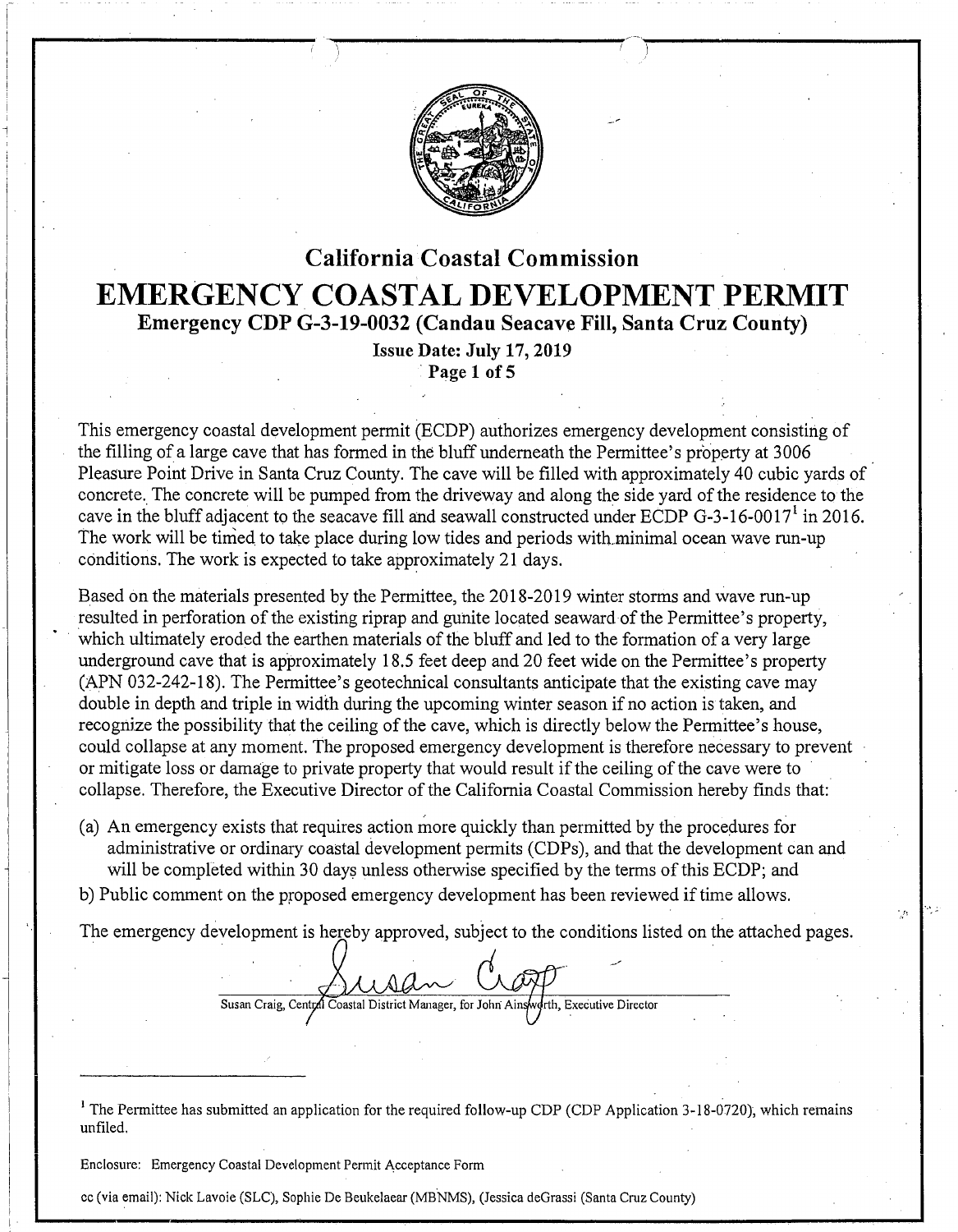### Emergency CDP G-3-19-0032 (Candau Seacave Fill) Issue Date: July 17,2019 Page 2 of 5

#### Conditions of Approval

- 1. The enclosed ECbP acceptance form must be signed by the Permittee (property owner) and returned to the California Coastal Commission's Central Coast District Office within 15 days of the date of this permit (i.e., by August 1, 2019). This ECDP is not valid unless and until the acceptance form has been received in the Central Coast District Office.
- 2. Only the emergency development specifically described jn this ECDP is authorized. Any additional and/or different emergency and/or other development requires separate authorization from the Executive Director and/or the Coastal Commission.
- 3. The emergency development authorized by this ECDP must be completed within 30 days of the date of this permit (i.e., by August 16, 2019) unless extended for good cause by the Executive Director.
- 4. The emergency development authorized by this ECDP is only temporary and is designed to abate the identified emergency, and shall be removed if it is not authorized by a regular CDP. Within 60 days of the date of this permit (i.e. by September 15, 2019), the Permittee shall submit a complete application for a regular CDP to have the emergency development be considered permanent or for a different project designed to repair the site. (The CDP application may be found at: http://www.coastal.ca.gov/cdp/cdp-torms.htmi). The application shall include photos showing the project site before the emergency, during emergency project construction activities, and after the work authorized by this ECDP is complete. The deadline in this condition may be extended for good cause by the Executive Director.
- 5. In exercising this ECDP, the Permittee agrees to hold the California Coastal Commission harmless from any liabilities for damage to public or private properties or personal injury that may result from the project.
- 6. This ECDP does not obviate the need to obtain necessary authorizations and/or permits from other agencies (e.g., Santa Cruz County, State Lands Commission, Monterey Bay National Marine Sanctuary, etc.). The Permittee shall submit to the Executive Director copies of all such authorizations and/or permits upon their issuance.
- 7. All emergency development shall be limited in scale and scope to that specifically identified in the Emergency Permit Application dated received in the Coastal Commission's Central Coast District Office on July 2, 2019.
- 8. A licensed civil engineer with experience in coastal structures and processes shall oversee all construction activities arid shall ensure that all emergency development is limited to the least amount necessary to abate the emergency.
- 9. All emergency construction activities shall limit impacts to coastal resources (including public recreational access and the Pacific Ocean) to the maximum extent feasible including by, at a minimum, adhering to the following construction requirements (which may be adjusted by the Executive Director if such adjustments: (1) are deemed necessary due to extenuating circumstances; and (2) wiil not adversely impact coastal resources):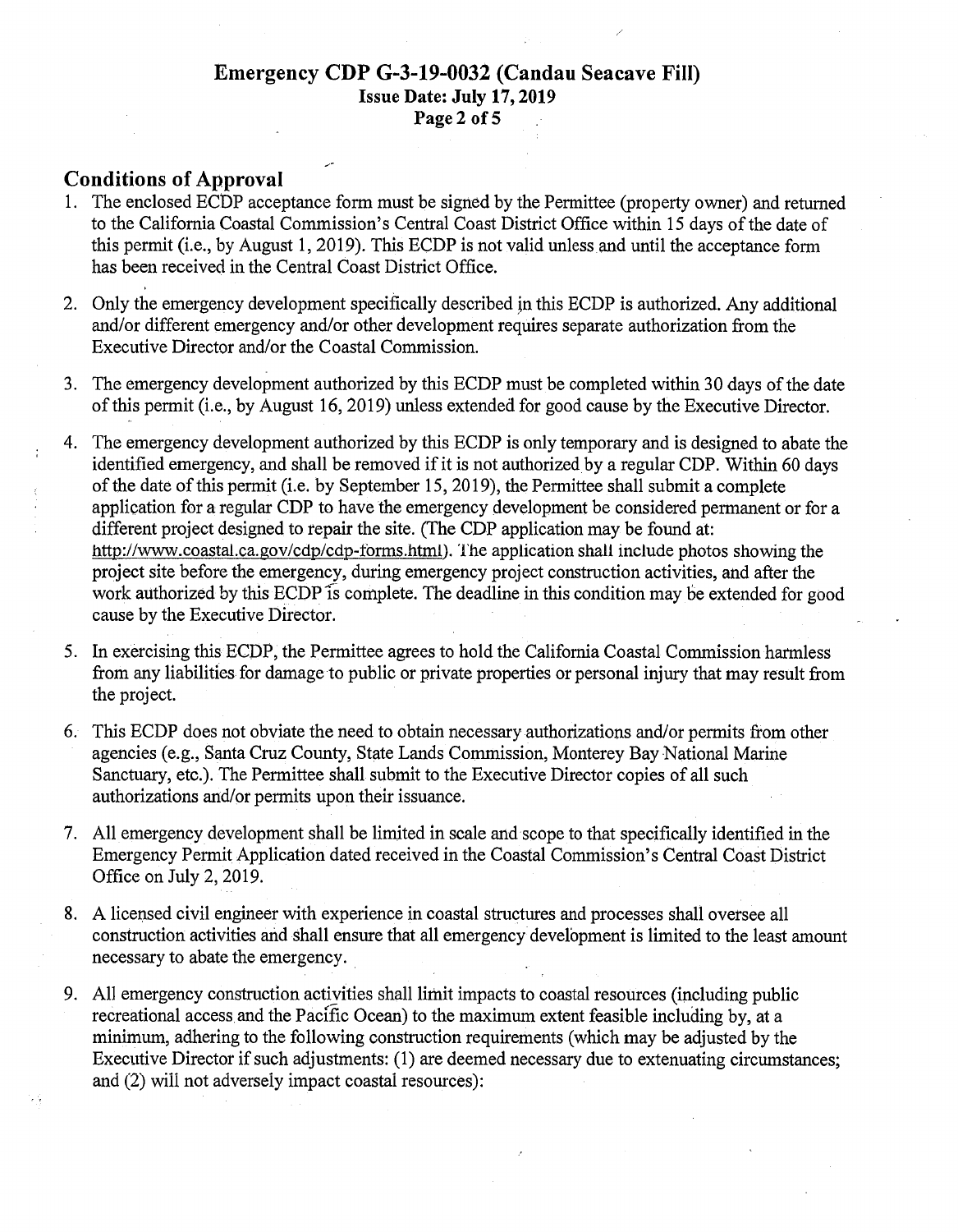#### Emergency CDP G-3-19-0032 (Candau Seacave Fill) Issue Date: July 17, 2019 Page 3 of 5

- a. All work shall take place during daylight hours. Lighting of the beach or intertidal area is prohibited.
- b. Construction work and equipment operations shall not be conducted seaward of the mean high water line unless tidal waters have receded from the authorized work areas.
- c. Grading of intertidal waters is prohibited.

i

- d. No construction materials and equipment shall be placed on the beach. The only exceptions will be for:  $(1)$  erosion and sediment controls  $(e.g., a$  silt fence at the base of the construction area) as necessary to contain rock and/or sediments in the construction area, where such controls are placed as close to the toe of the bluff as possible, and are minimized in their extent; (2) storage of larger materials beyond the reach of tidal waters for which moving the materials each day would be extremely difficult. Any larger materials intended to be left on the beach overnight must be approved in advance by the Executive Director, and shall be subject to a contingency plan for moving said materials in the event of tidal/wave surge reaching them.
- e. All construction areas shall be minimized and demarked by temporary fencing designed to allow through public access and protect public safety to the maximum extent feasible. Construction (including but not limited to construction activities, and materials and/or equipment storage) is prohibited outside of the defined construction, staging, and storage areas.
- f. The construction site shall maintain good construction site housekeeping controls and procedures  $(e.g., clean up all leaks, drives, and other skills immediately; ensuring that the concrete pumped$ into the cave is contained and does not extend beyond the cave limits; keep equipment covered and out of the rain (including covering exposed piles of soil and wastes); dispose of all wastes. properly, place trash receptacles on site for that purpose, and cover open trash receptacles during wet weather; remove all construction debris from the beach; etc.).
- g. All construction activities that result in discharge of materials, polluted runoff, or wastes to the beach or the adjacent marine environment are prohibited. Equipment washing, refueling, and/or servicing shall not take place on the beach. Any erosion and sediment controls used shall be in place prior to the commencement of construction as well as at the end of eachwork day.
- h. All accessways impacted by construction activities shall be restored to their pre-construction condition or better within three days of completion of construction. Any beach sand in the area that is impacted by construction shall be filtered as necessary to remove any construction debris.
- 1. All contractors shall ensure that work crews are carefully briefed on the importance of observing the construction precautions given the sensitive work environment. Construction contracts shall · contain appropriate penalty provisions sufficient to offset the cost of retrieval/cleanup of foreign materials not properly contained and/or remediation to ensure compliance with this ECDP otherwise.
- j. The Permittee shall notify planning staff of the Coastal Commission's Central Coast District Office immediately upon completion of construction and required restoration activities. If planning staff should identify additional reasonable restoration measures, such measures shall be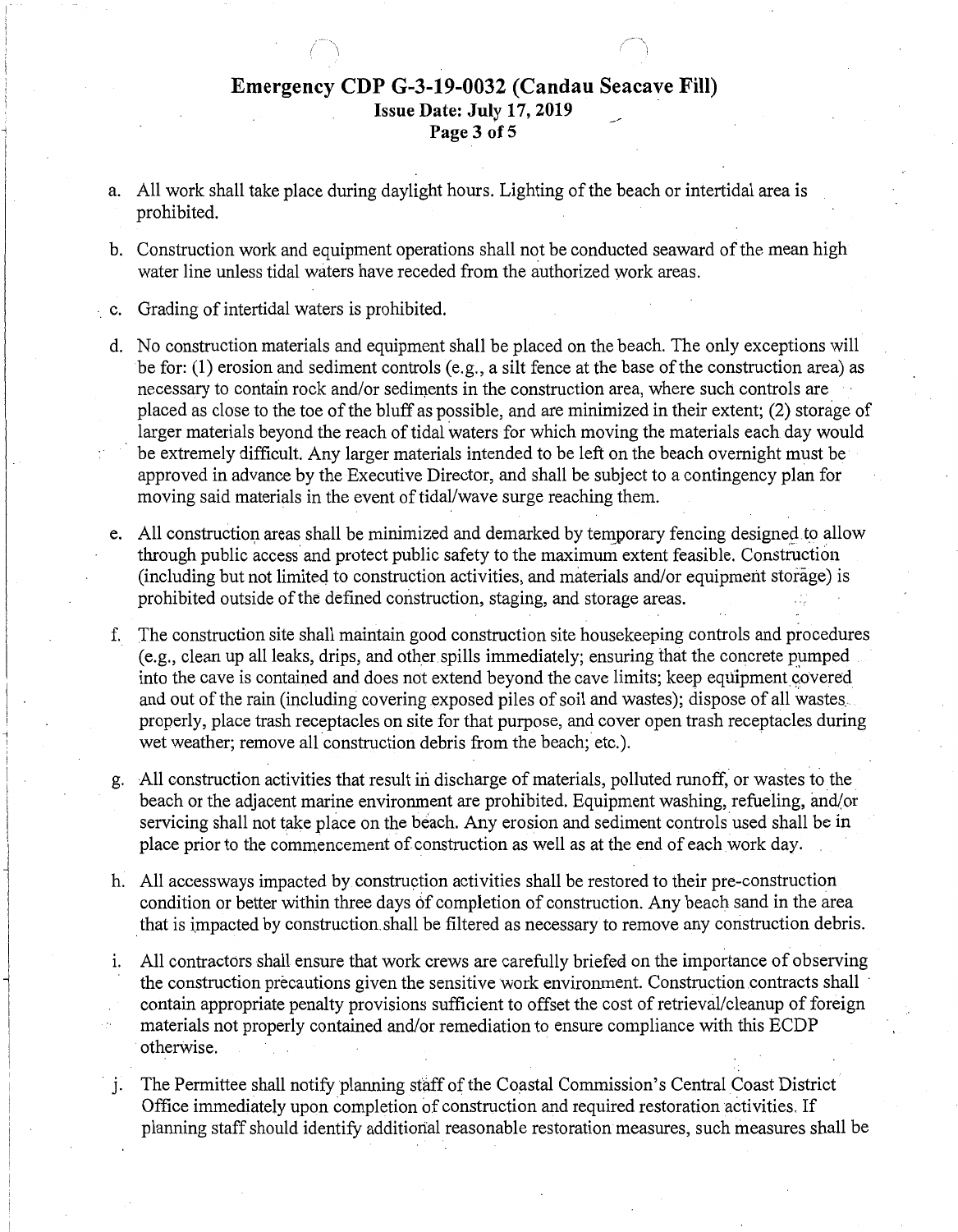#### Emergency CDP G-3-19-0032 (Candau Seacave Fill) Issue Date: July 17,2019 Page 4 of 5

implemented immediately.

- 10. Within 30 days of completion of construction authorized by this ECDP, the Permittee shall submit site plans and cross sections to the Executive Director clearly identifying all development completed under this emergency authorization (comparing any previously permitted condition (including work authorized under the prior ECDP G-3-16-0017), to both the emergency condition and to the postwork condition), and a narrative description of all emergency development activities undertaken pursuant to this emergency authorization. Photos showing the project site before the emergency (if available), during emergency project construction activities, and after the work authorized by this ECDP is complete shall be provided with the site plans and cross sections.
- 11. Copies of this ECDP shall be maintained in a conspicuous location at the construction job site at all times, and such copies shall be available for public review on request. All persons involved with the construction shall be briefed on the content and meaning of this ECDP, and the public review requirements applicable to it, prior to commencement of construction.
- 12. A construction coordinator shall be designated to be contacted during construction should questions arise regarding the construction (in case of both regular inquiries and emergencies), and his/her contact information (i.e., address, email, phone numbers, etc.) including, at a minimum, a telephone number and email address that will be made available 24 hours a day for the duration of construction, shall be conspicuously posted at the job site where such contact information is readily visible from public viewing areas, along with indication that the construction coordinator should be contacted in the case of questions regarding the construction (in case of both regular inquiries and emergencies). The construction coordinator shall record the contact information (e.g., name, address, email; phone number, etc.) and nature of all complaints received regarding the construction, and shall investigate complaints and take remedial action, if necessary, within 24 hours of receipt of the complaint or inquiry. Within 30 days of completion of construction authorized by this ECDP, the Permittee shall submit the record (of complaints/inquiries and actions taken in response) to the Executive Director.
- 13. This ECDP shall not constitute a waiver of any public rights which may exist on the property. The permittee shall not use this ECDP as evidence of a waiver of any public rights which may exist on the property.
- 14. Failure to comply with the conditions of this approval may result in enforcement action under the provisions of Chapter 9 of the Coastal Act.
- 15. The issuance of this ECDP does not constitute admission as to the legality of any development undertaken on the subject site without a CDP and shall be without prejudice to the California Coastal Commission's ability to pursue any remedy under Chapter 9 of the Coastal Act.

As noted in Conditions 4 and 5 above, the emergency development carried out under this ECDP is considered to be temporary work done in an emergency situation to abate an emergency, and is undertaken at the Permittee's risk. The emergency development carried out under this ECDP is at the Permittee's risk and is considered to be temporary work done in an emergency situation to abate an emergency. For the development to be authorized under the Coastal Act, a regular CDP must be